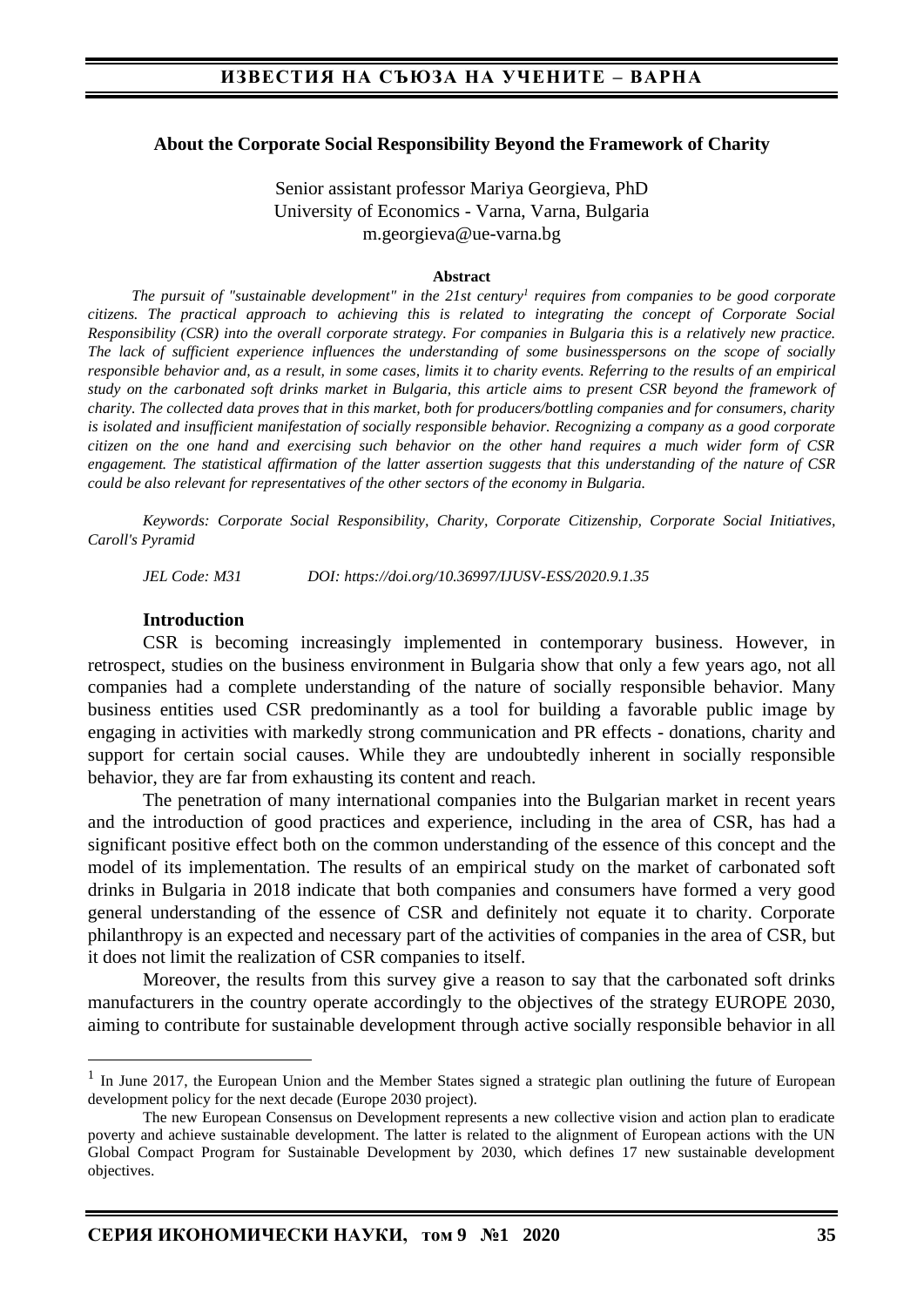dimensions of it, which are commensurable with the specifics of the market. It is particularly positive, that a motive for this is not only financial incentives provided by the law for realization of donations and/or positive marketing/communication effects from the implementation of CSR, but also the understanding of more and more companies of the necessity to be good corporate citizens in order to be successful business organizations in the 21st century as companies that do well and at the same time strive to do good  $2$ .

While good is a philosophical category whose content and scope are debatable and subject to subjective interpretation, Kotler (2011) emphasizes that "in the world of business, good is associated with CSR" . Explaining the essence of the latter is an important and necessary step in arguing the differentiation of CSR from charity events that are actually an expression of responsible attitude and behavior but do not exhaust its scope.

### **1. Literature review**

The review of the specialized literature shows that there are many different definitions and lack of consensus on the nature of CSR. This situation is explained by Matten and Moon (2004) based on two circumstances: 1) CSR is a complex concept related to certain value judgments, the application and interpretation of which is not unambiguous; 2) different approaches to CSR exist in practice based on specificities of different countries <sup>3</sup>.

However, in a summary of the views of different authors and institutions we may indicate that the content of CSR is most often associated with (adapted by Dankova, 2012, p.13):

- Charity.

- Conflict avoidance approach.

- Imposing corporate conscience. In this connection, Goodpaster (1991) points out that the conscience of the corporation is a logical and moral continuation of the consciences of its principals. In this sense, the author believes that a "conscientious corporation" fulfills its economic goals, respecting the basic moral obligations inherent in every member of society.

- Fair treatment of interested persons and creation of prosperity for all.

Particularly, the theory of interested persons is the foundation of one of the most popular and widely applicable understandings of the essence of CSR - the pyramid of Carroll (Carroll, 2003, p.40). Considering the social responsibility of companies as a set of economic, legal, ethical and philanthropic responsibilities (Figure 1), Carroll believes that the long-term sustainability and success of business organizations require them to take responsibility for their impact on all their interested persons, and that is precisely their social responsibility.

Economic responsibility means that business organizations produce goods and services that society needs and sell them a fair price; they generate profits for the owners; minimize their costs; maintain a strong competitive position etc. Dankova (2012) states that economic responsibility is a similar to a basis on which all other levels of responsibility are built, as a company, which does not offer products and services that society needs and does not generate profits for its owners, cannot survive.

<sup>&</sup>lt;sup>2</sup> "Companies that are doing well and at the same time are striving to do good" - a description that brings together the opposing views of two of the founders of Corporate Social Responsibility (CSR) in the United States - Carnegie and Rosenwald. The unifying in both positions is the firm belief that socially responsible behavior is becoming a mandatory element in the modern way of doing business; doing good is what distinguishes the good companies from the great ones ("The good company offers excellent products and services, and the great company does all this and strives to make the world a better place." William Ford Jr., Chairman, Ford Motor Co.) .

<sup>&</sup>lt;sup>3</sup> In Continental Europe, there are a set of values, norms, rules, codified into mandatory requirements for companies, while in the Anglo-Saxon world, CSR is realized through voluntary corporate programs and strategies.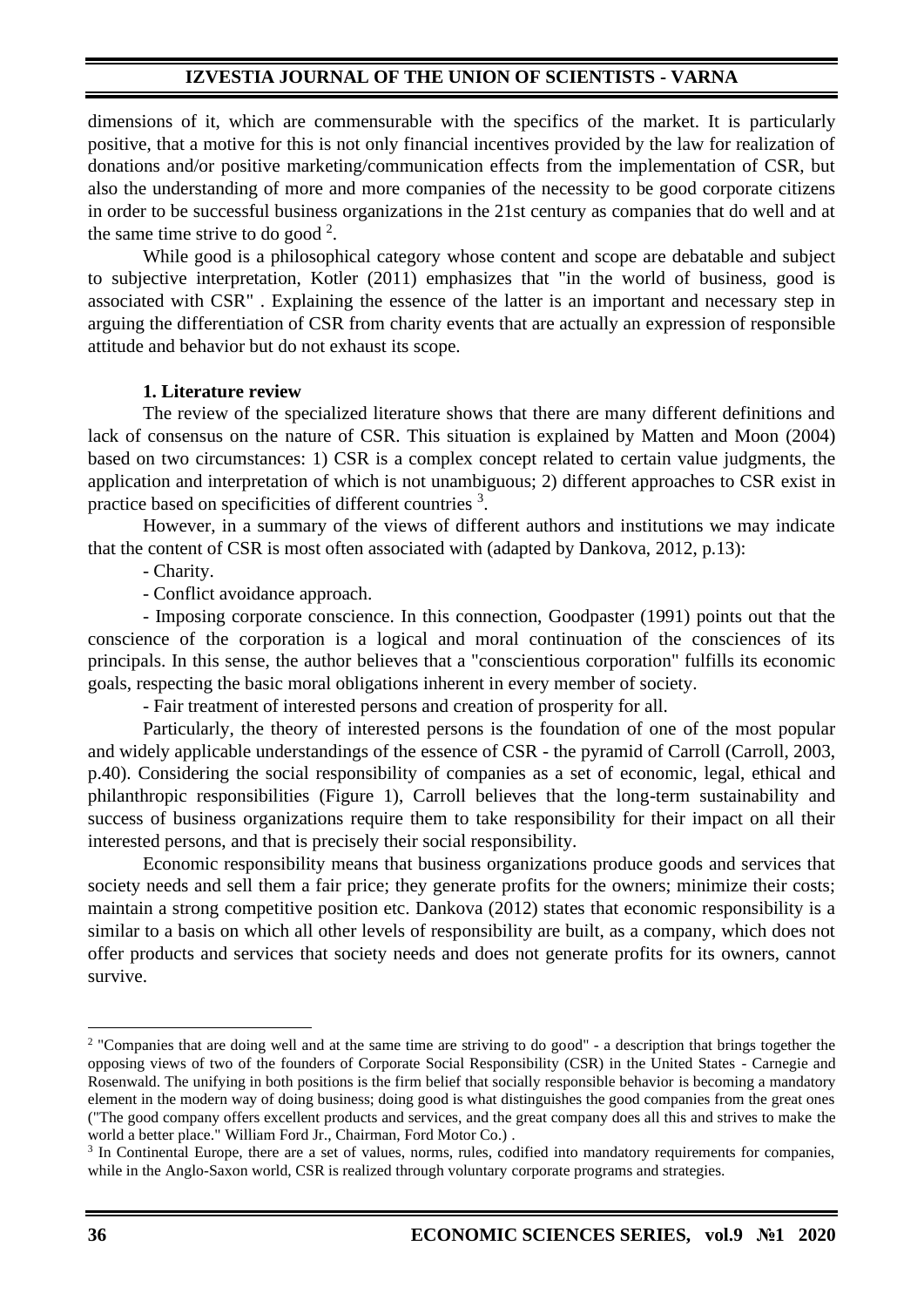

Figure 1. Carroll's Pyramid of Social Responsibility

Dankova's position corresponds to two opposing views of two of the founders of CSR in the United States - Carnegie and Rosenwald. The first of them believes that "To do good, we must do well", while Rosenwald asserts that "To do well, we must do good." While Carnegie believes in the social responsibility of wealth and considers the successful business as a prerequisite for charity and engagement with CSR, Rosenwald defends the very opposite opinion that engaging with CSR is a prerequisite for successful business (Dankova, 2012, p.14). The common thing between the two authors is that they recognize profitability as part of responsible business behavior but do not restrict the scope of responsibility to its financial dimensions alone. In contrast, Nobel laureate Milton Friedman asserts that "the only social responsibility of business is exhausted by the fact that it only invests its available resources in activities that would lead to profit growth" (Friedman, 1970)<sup>4</sup>. Friedman rejects the possibility that business can work for the interests of other parties except the owners. The limited focus of this position later became subject to serious criticism by authors such as Drucker (1992), Porter (2006), Freeman (1984) and Carroll (1991). The latter insists that economic responsibility is related to what a company does for society as a whole and not just for itself /its owners/ "economic viability is what business does best for society" (Carroll, 1999).

Legal responsibility, represented as a second step in the pyramid, requires that companies in all their actions adhere to laws which are the systematized perceptions of society about what is right and what is wrong, what is good and what is understood as bad.

The ethical responsibility of organizations implies that they adhere to ethical norms of society and take into account the legitimate and fair expectations of their interested persons. Society expects companies in all their actions to do what is right, fair and honest, and to not do harm to

<sup>4</sup> Some authors define Freidman's quoted position as "orthodox". /Quazi, 2000, and Zairi, 2000).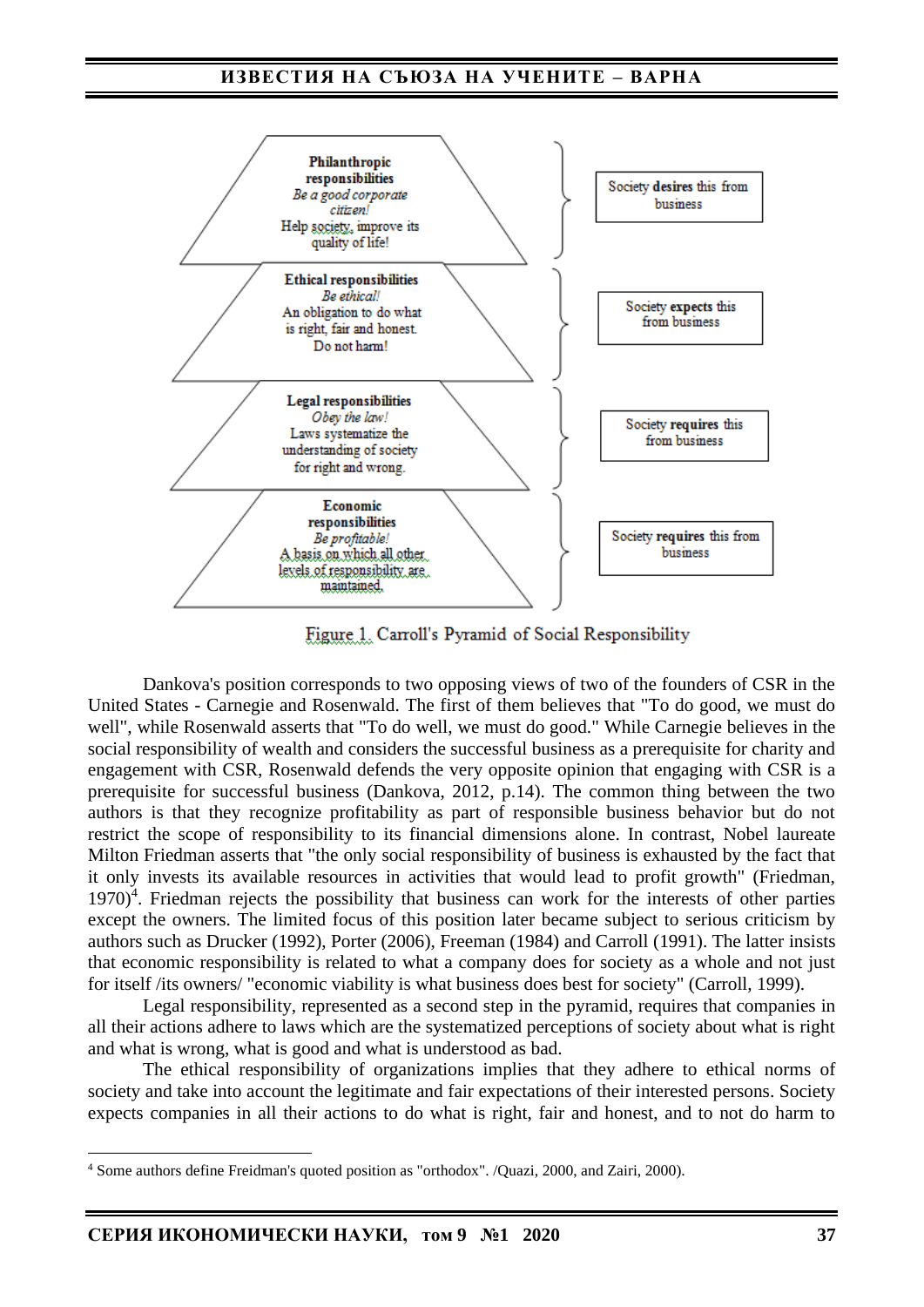persons who are in any way affected by their activities (employees, clients, partners, society and environment). In this sense, ethical responsibility reflects the expectations for business behavior, which is not regulated by the law, but rather formed as a reflection of the unwritten standards, norms and values, implicitly claimed by the public. We can say that sustainable production<sup>5</sup> is a form of ethical responsibility: there is still no legal imperative to enforce it, but it is becoming an increasingly popular practice as a result of growing public expectations in this direction.

The last step of Carroll's pyramid belongs to philanthropic responsibility. It is expressed in the voluntary undertaking of activities that are not expected by companies in an ethical sense, but through the implementation of which the organizations fulfill their commitment to improving the social welfare. Kotler and Lee (2011) specify that the practical realization of philanthropic responsibility occurs through implementation of one or more of these six types of corporate social initiatives:

1) Promoting a cause: The company provides financial, material or other corporate resources to increase information and concerns about a particular social cause, or to support fundraising, participation, or voluntary work for that cause.

2) Cause related marketing: The company commits itself to contributing or donating a percentage of profits for a particular cause based on the sale of a product.

3) Corporate social marketing: it is found by companies that support the creation and/or implementation of campaigns for behavioral change in order to improve public health, security, the environment, or social well-being. The focus of this initiative is precisely on behavioral change.

4) Volunteering for society: an initiative where the company supports and encourages employees and/or partners to devote part of their time to local public organizations and causes voluntarily. This can be participation with their knowledge, skills, ideas and/or physical work.

5) Socially responsible business practices: these are business practices where the company adapts and demonstrates a way of working and investing that supports causes for social well-being and environmental protection.

6) Corporate philanthropy: the most traditional corporate social initiative. This is a direct charity contribution to a charity or a particular cause, whereas this contribution is in the form of grants, donations and/or services. The latter implies a relatively low degree of company engagement and a lack of need for reorganization of corporate processes. This makes corporate philanthropy convenient and, in this sense, often a preferred form of manifestation of socially responsible behavior. The disadvantage is that it remains the only form of engagement with CSR for lots of companies.

In the context of the afore-mentioned, it is important to emphasize that Carroll's pyramid should not be interpreted as a sequence of fulfillment of individual responsibilities, starting from the base and moving upwards. Companies are not obliged to fulfill the four responsibilities entirely, but we cannot say that participation in charity events as an expression of philanthropic responsibility is a sufficient condition for an organization to identify as a good corporate citizen.

Regarding the latter, it is interesting to note that on one of the major scientific conferences in the field of CSR, conducted in recent years, the "Fifth International Conference on CSR, ethics and sustainable business", in the Bocconi University, Milan, Italy, October 2016, the idea was expressed, that particularly philanthropic responsibilities should be excluded from the scope of CSR, as in some sense, they differ from the contents of the CSR category. The reason for this is the fact that the corporate social initiatives, through which the philanthropic responsibility is realized, have a strong communication effect and the information and reviews for them reach out quickly to the outside audiences by creating the feeling that socially responsible is any organization that

<sup>5</sup> Sustainable production implies: (1) resource efficiency; (2) sustainable packaging - the use of recyclable, recycled and/or biodegradable packaging; (3) eco-labelling; (4) life cycle assessment, product footprint and environmental statement.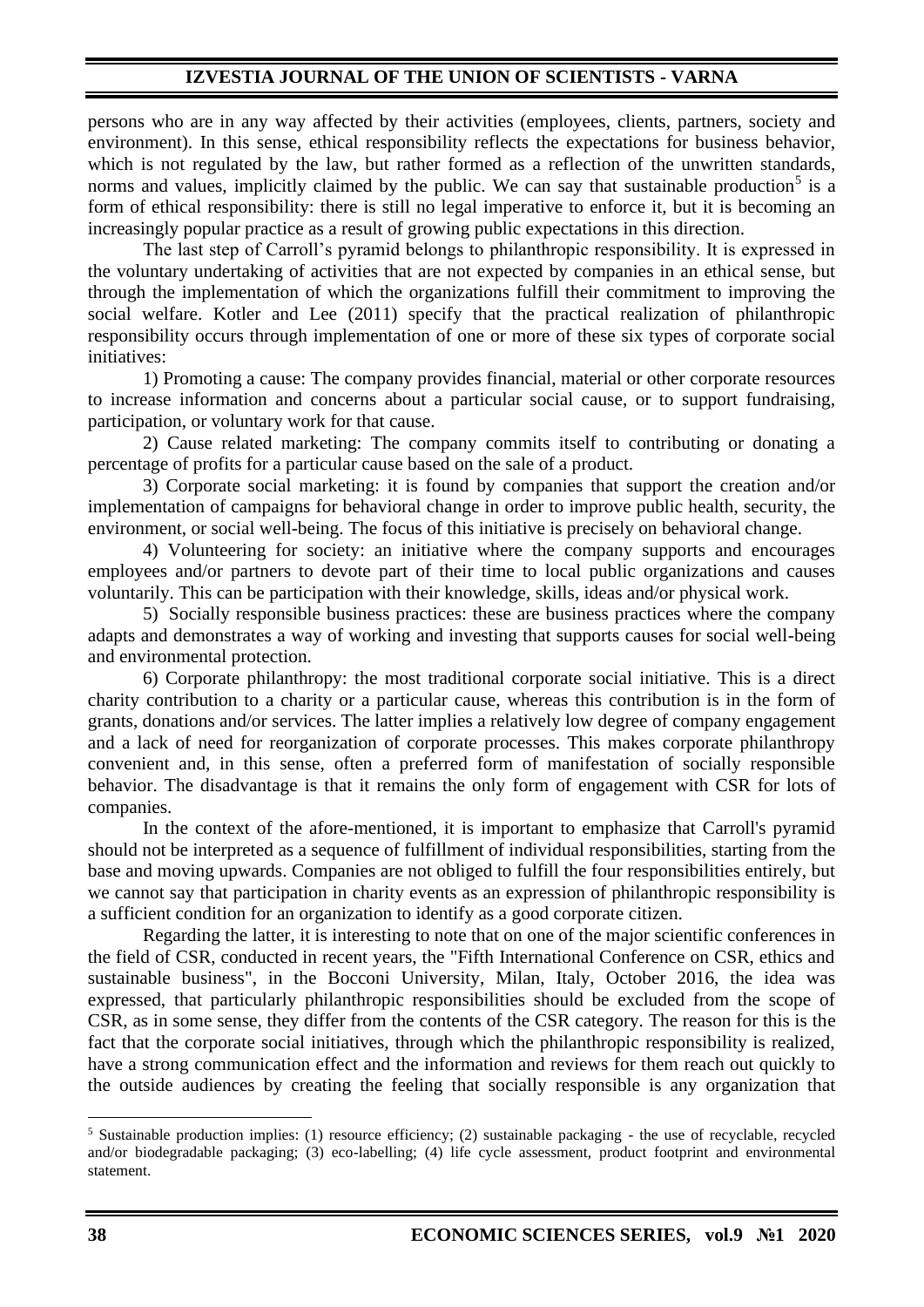performs one or more similar initiatives. As a result, there is a tendency for some companies to take single acts of charity, donation, or support for a particular cause in order to take advantage of the positive PR effect that such a practice has on their image and reputation and, as a consequence, to position themselves as socially responsible.

Based on the afore-mentioned, we can assume that the exclusion of philanthropic responsibility from the scope of CSR is reasonable. However, we cannot omit the fact that the other components of CSR - economic, legal and, in a sense, ethical responsibility are largely natural to the company, they are a prerequisite for it to function fully; they are perceived as an element of the expected responsible behavior of business organizations. What distinguishes companies is exactly the philanthropic responsibility; firstly because it is voluntary, and secondly, the commitment of companies to implementing various corporate social initiatives may vary from seeking a purely communicational PR to true care and dedication to major causes for the society.

Taking these considerations into account, this study adheres to Carroll's understanding of the core of CSR. According to him, the four components of the pyramid (economic, legal, ethical and philanthropic responsibility) complement each other and according to the specifics of the company's activities, the latter should seek their simultaneously implementation, even by varying degrees of intensity of commitment on different levels. (Dankova, 2012, p.17).

Based on this, we can summarize that the main purpose of this article is to present the CSR concept beyond the charity framework as an integrated system of responsibilities of the Company for protecting the interests of all interested parties and conservation of the environment.

In order to achieve this goal, a study was conducted among the producers and consumers of carbonated soft drinks in Bulgaria. In a mirror perspective, their understanding of the essence of CSR has been assessed, and has been optimized in 14 statements formulated in accordance with Carroll's previously commented theoretical statement.

#### **2. Research methodology**

The collection of data from end customers was carried out using questionnaires. Respondents were approached through an on-line research platform where an electronic version of the survey was generated. After a positive answer to a filtering question: "Do you consume carbonated soft drinks?", the sample comprised 276 respondents. In this sense, the results of the study are relevant for the studied population.

The survey included 5 blocks, covering issues related to: (1) consumer profile; (2) consumer choice factors when buying carbonated soft drinks; (3) the general understanding of the nature of CSR; (4) consumer loyalty and (5) consumer assessment of the directions of the CSR impact on consumer loyalty. For the purposes of this study, only the data generated by block 5 is used.

A survey was also conducted among representatives of the business - manufacturers/ carbonated soft drink bottling companies. An expert assessment was made by 13 branch representatives, including some of the market leaders and smaller companies, as well as some of the companies offering the so-called "Private labels"  $6(6)$ .

The questionnaire is also composed of 5 blocks of questions: (1) CSR on the market of carbonated soft drinks; (2) Effects of CSR implementation; (3) Consumer choice factors when buying carbonated soft drinks; (4) Profile of consumers of carbonated soft drinks in Bulgaria business perspective; (5) General information. For the purposes of this study, only the data generated by block 1 is used.

<sup>6</sup> "Private (own) label" - the retailer places its own brand label on the final product, which is created by a third party producer. In some cases, the private label may refer to products made by the producer itself. (Stanimirov, Zhechev, 2015, p.161).

On the market of carbonated soft drinks in Bulgaria "Private labels" are the drinks of the brands " Lidl" (owned by the chain Lidl), "K-classic" (owned by the chain " Kaufland"), "Aro" (owned by the chain " METRO"), " Clever" (owned by the chain "BILLA"), "CBA" (owned by the chain CBA). They are preferred by Bulgarian consumers because of the attractive price and their promotional offers.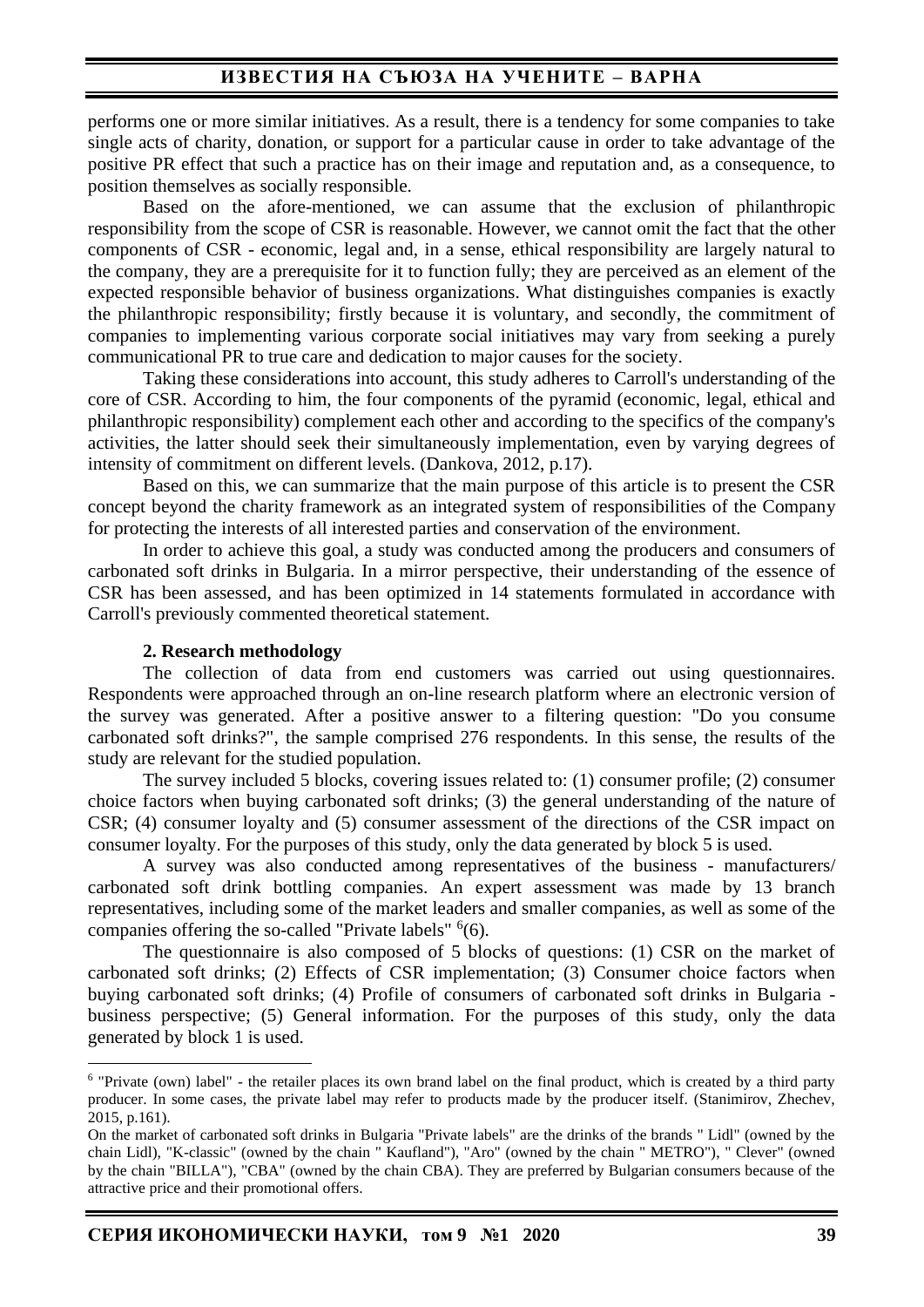The statistical processing of the collected primary data is performed by MS Excel 2007 and SPSS 17.0. The data from the empirical study are processed by relevant statistical tools, and conclusions and summaries are formulated and presented in tabular form.

Tests are performed and criteria and convergent validity, based on which with, conclusions of the belonging of the operationalizing variables of the general construct "CSR". The relative importance of operationalizing variables is defined by standardized ß coefficients.

### **3. Survey Findings and Discussion**

The results of the study among end-users of carbonated soft drinks show that they have a good common understanding of the nature of CSR and do not treat it as the equivalent of charity (average score of claim  $14 - 4.00$ ) (Table  $1$ <sup>7</sup>.

The percentage distribution of responses and the estimated average scores suggest that respondents associate CSR mostly with: (1) ethical behavior of companies that does not harm people and the environment (average score - 4.03); (2) production of high quality products (average score - 4.06); (3) usage of recyclable, recycled and/or biodegradable packing (average score  $-4.02$ ) and (4) control of the impact of the production process on the environment (average score  $-4.03$ ). Consumers recognize charity events, donations and/or sponsorship as a form of socially responsible behavior, although of a relatively lower degree (average score - 3.83).

| For me, CSR means :                                         | 1                      | $\overline{2}$      | 3   | 4   | 5   | <b>Mean</b> |
|-------------------------------------------------------------|------------------------|---------------------|-----|-----|-----|-------------|
|                                                             | 1 - I totally disagree |                     |     |     |     |             |
|                                                             |                        | 5 - I totally agree |     |     |     |             |
| 1. The company makes a profit, which is invested in         |                        |                     |     |     |     |             |
| protecting the interests of its interested parties (owners, | 5%                     | 18%                 | 25% | 30% | 22% | 3.45        |
| suppliers, employees, customers).                           |                        |                     |     |     |     |             |
| 2. In all aspects of its business, the company observes     | 2%                     | 13%                 | 20% | 22% | 43% | 3.91        |
| compliance with applicable laws.                            |                        |                     |     |     |     |             |
| 3. In all aspects of its business, the company strives for  |                        |                     |     |     |     |             |
| ethical behavior that does not harm people<br>and           | 2%                     | 15%                 | 13% | 20% | 50% | 4.03        |
| environment.                                                |                        |                     |     |     |     |             |
| 4. The company produces high quality products.              | 2%                     | 13%                 | 14% | 19% | 52% | 4.06        |
| 5. The company uses its production resources efficiently.   | 3%                     | 14%                 | 16% | 29% | 38% | 3.87        |
| 6. The company uses recyclable, recycled<br>and/or          | 3%                     |                     |     |     |     |             |
| biodegradable packaging.                                    |                        | 11%                 | 16% | 22% | 48% | 4.02        |
| 7. The company monitors the overall impact of its           | 3%                     |                     |     |     |     |             |
| production process on the environment.                      |                        | 13%                 | 14% | 18% | 52% | 4.03        |
| 8. The company provides financial, material means and       |                        |                     |     |     |     |             |
| other resources in order to increase information and        | 3%                     | 12%                 | 20% | 31% | 34% | 3.83        |
| concerns about a particular cause.                          |                        |                     |     |     |     |             |
| 9. The company engages according to sales of a particular   |                        |                     |     |     |     |             |
| product or by donating a percentage of its total profit to  | 2%                     | 13%                 | 21% | 28% | 36% | 3.83        |
| support a particular social cause.                          |                        |                     |     |     |     |             |
| 10. The company creates and supports campaigns to           | 1%                     | 14%                 | 20% | 29% | 36% | 3.84        |

| Table 1. The essence of CSR - user perspective |  |  |
|------------------------------------------------|--|--|
|                                                |  |  |

<sup>&</sup>lt;sup>7</sup> The results presented in that table are also partly an object of discussion in other publication of the author.

GEORGIEVA, M. (2018). The Role of Corporate Social Responsibility as a Factor of Consumers' Decisions While Purchasing Carbonated Soft Drinks. Известия на Съюза на учените - Варна. Сер. Икономически науки, Варна : Съюз на учените - Варна, 7, 2, p.250 - 257.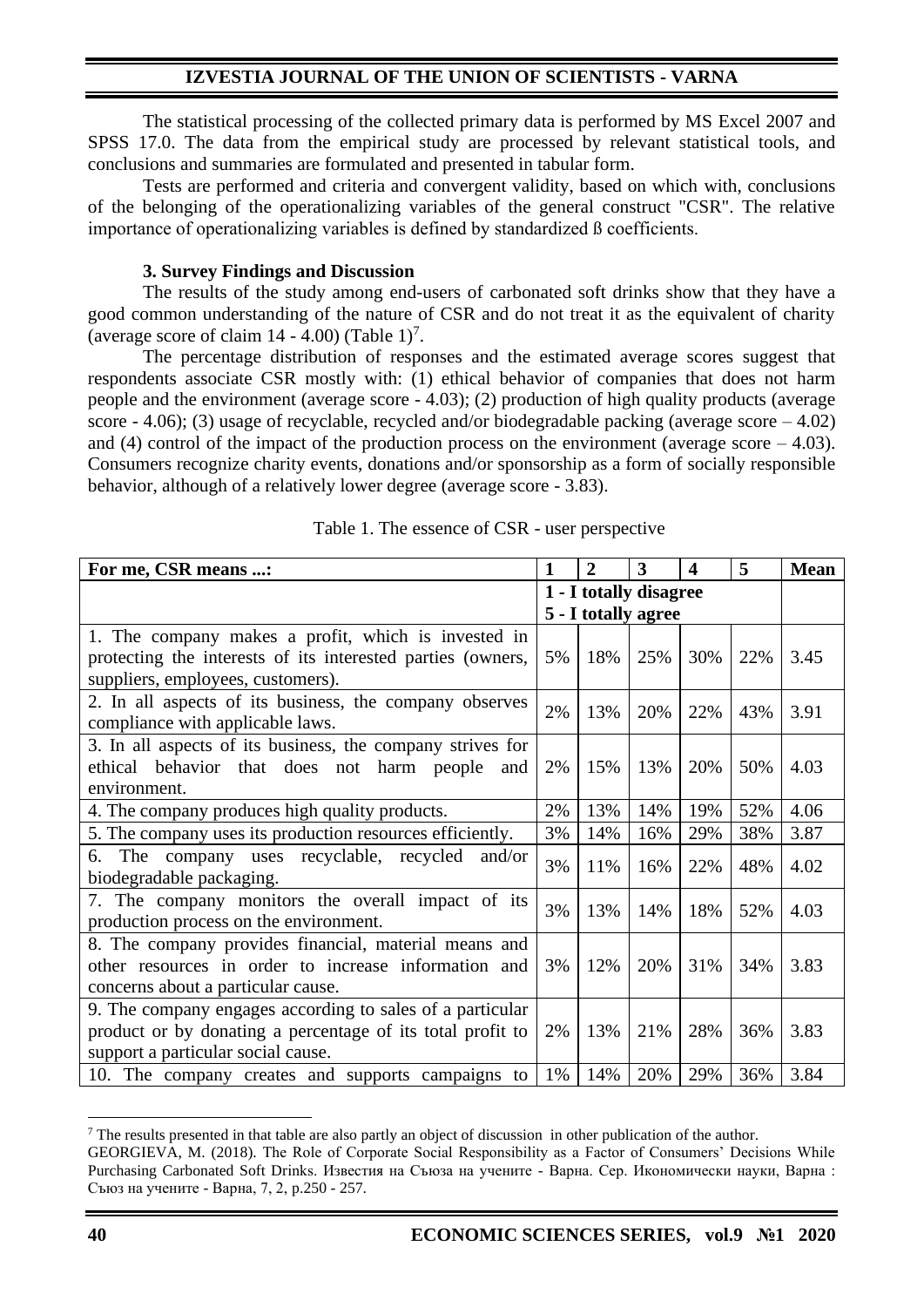# **ИЗВЕСТИЯ НА СЪЮЗА НА УЧЕНИТЕ – ВАРНА**

| change public behavior aimed at improving public health,    |    |     |     |     |     |      |
|-------------------------------------------------------------|----|-----|-----|-----|-----|------|
| security and well-being.                                    |    |     |     |     |     |      |
| engages in charity,<br>11. The<br>sponsorship,<br>company   |    | 12% | 25% | 25% | 37% | 3.83 |
| donations.                                                  | 1% |     |     |     |     |      |
| 12. The company encourages its employees to volunteer       |    |     |     |     |     |      |
| for the benefit of society and environment by participating | 3% | 14% | 24% | 29% | 30% | 3.68 |
| in local public organizations and causes.                   |    |     |     |     |     |      |
| activities<br>in<br>13. The company voluntarily engages     | 1% | 13% | 19% | 31% | 36% | 3.88 |
| beneficial to society and environment.                      |    |     |     |     |     |      |
| 14. The company strives for complex implementation of       |    |     |     |     |     |      |
| all of the above statements.                                | 1% | 10% | 17% | 29% | 43% | 4.00 |

The results of the business expert assessment indicate that on the other hand, producers/bottlers of carbonated soft drinks also have good general knowledge about the nature of the CSR. They consider the latter as a function of the complex implementation of the economic, legal, ethical and philanthropic responsibility and to a large extent (92% of all respondents) they say that the companies they represent are seeking to exactly such form of corporate citizenship (Table 2). The producers/bottlers are actively committed to implementing various corporate social initiatives, including charity events, but without turning them into the focus of their socially responsible behavior. Priority for the surveyed representatives of the branch is the integrated approach in the practical realization of CSR.

In particular, the data collected show that business representatives almost unanimously associate CSR mostly with obeying the applicable laws in all aspects of the company's activity (average score - 4.77). Following are: production of high quality products (average score - 4.69); ethical behavior that does not harm people and the environment (average score - 4.38); (average estimate - 4.23) and the use of recyclable, recycled and/or biodegradable packaging (average estimate - 4.00). Less important in the context of CSR for business is engaging in various corporate social initiatives (promoting a cause, cause related marketing, corporate social marketing, corporate philanthropy, volunteering for society and socially responsible business practices) (average scores in a range - 3.46 - 3.92). Moreover, 8% of all companies surveyed state that the implementation of such initiatives does not correspond to their understanding of CSR. The rest of the companies show moderate activity at the level of philanthropic responsibility (Table 3).

| For our company, CSR or socially responsible business          | $\mathbf{1}$             | $\mathbf{2}$ | 3                      | $\boldsymbol{4}$ | 5   | <b>Mean</b> |
|----------------------------------------------------------------|--------------------------|--------------|------------------------|------------------|-----|-------------|
| means :                                                        |                          |              |                        |                  |     |             |
|                                                                |                          |              | 1 - I totally disagree |                  |     |             |
|                                                                |                          |              | 5 - I totally agree    |                  |     |             |
| 1. A company makes a profit to invest in protecting the        |                          |              |                        |                  |     |             |
| interests of its stakeholders (owners, suppliers, employees,   | $\overline{\phantom{0}}$ | 15%          | 39%                    | 31%              | 15% | 3.46        |
| customers).                                                    |                          |              |                        |                  |     |             |
| 2. In all aspects of its business, a company should observe    |                          |              |                        | 23%              | 77% | 4.77        |
| compliance with applicable laws.                               |                          |              |                        |                  |     |             |
| 3. In all aspects of its business, a company should strive for |                          |              |                        |                  |     |             |
| ethical behavior that does not harm people and the             |                          |              | 15%                    | 31%              | 54% | 4.38        |
| environment.                                                   |                          |              |                        |                  |     |             |
| 4. A company should produce high quality products.             |                          | 8%           |                        | 8%               | 84% | 4.69        |
| 5. A company should use its production<br>resources            |                          |              | 8%                     |                  | 31% | 4.23        |
| efficiently.                                                   |                          |              |                        | 61%              |     |             |

Table 2. Essence of CSR from a business perspective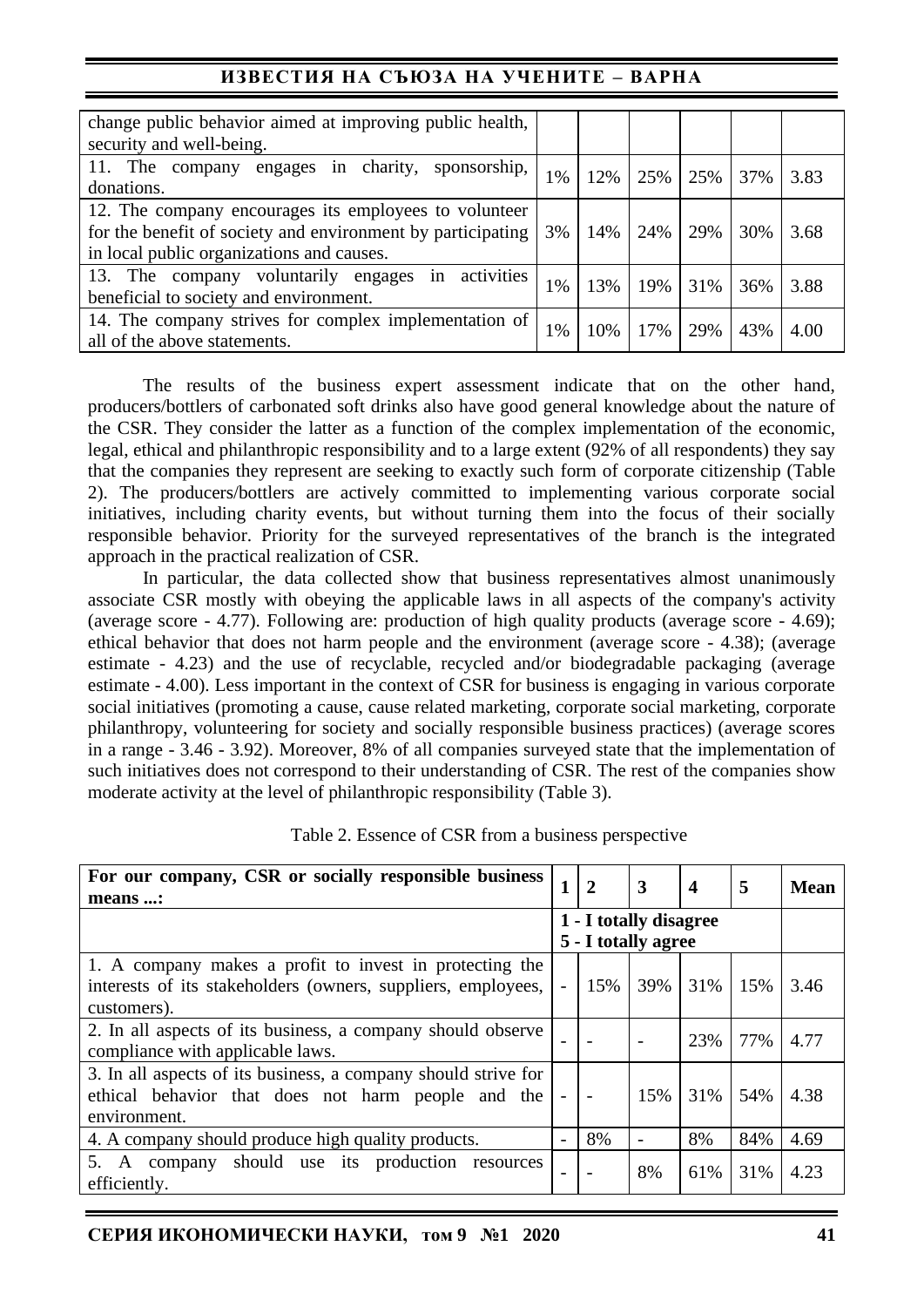| 6. A company use recyclable, recycled and/or biodegradable<br>packaging.                        |                | 8% | 15% | 46% | 31% | 4.00 |
|-------------------------------------------------------------------------------------------------|----------------|----|-----|-----|-----|------|
| 7. A company should monitor the overall impact of its<br>production process on the environment. |                |    | 39% | 46% | 15% | 3.77 |
| 8. A Company should provide financial, material and other                                       |                |    |     |     |     |      |
|                                                                                                 |                |    |     |     |     |      |
| means and resources to raise awareness and concern for a                                        | $\overline{a}$ | 8% | 54% | 15% | 23% | 3.54 |
| given cause /promotion of a cause/.                                                             |                |    |     |     |     |      |
| 9. A company should engage on the basis of sales of a                                           |                |    |     |     |     |      |
| particular product or by donating a percentage of its total                                     |                | 8% |     |     | 23% |      |
| profit to support a particular social cause /marketing                                          |                |    | 54% | 15% |     | 3.54 |
| related to a cause.                                                                             |                |    |     |     |     |      |
| 10. A company should create and support campaigns to                                            |                |    |     |     |     |      |
| change public behavior aiming at improving public health,                                       | $\overline{a}$ | 8% | 54% | 23% | 15% | 3.46 |
| security and well-being (corporate social marketing).                                           |                |    |     |     |     |      |
| 11. A company should engage in charity, sponsorship,                                            |                |    |     |     |     |      |
| donations / corporate philanthropy/.                                                            |                | 8% | 38% | 31% | 23% | 3.69 |
| 12. A company should encourage its employees to volunteer                                       |                |    |     |     |     |      |
| for the benefit of society and environment by participating in                                  |                |    |     |     |     |      |
| local public organizations and causes /volunteering for                                         |                | 8% | 23% | 46% | 23% | 3.85 |
| society/.                                                                                       |                |    |     |     |     |      |
|                                                                                                 |                |    |     |     |     |      |
| 13. A company should voluntarily engage in activities                                           |                |    |     |     |     |      |
| beneficial to society and environment /socially responsible                                     | $\overline{a}$ | 8% | 15% | 54% | 23% | 3.92 |
| business practices/.                                                                            |                |    |     |     |     |      |
| 14. A company should strive for complex implementation of                                       |                |    | 8%  | 54% | 38% | 4.31 |
| all of the above statements.                                                                    |                |    |     |     |     |      |

Table 3. Intensity of implementation of the six types of corporate social initiatives by the producers of carbonated soft drinks in Bulgaria

| <b>Initiative</b>                        |                | 2                | 3   | $\boldsymbol{4}$ | 5   | <b>Mean</b> |
|------------------------------------------|----------------|------------------|-----|------------------|-----|-------------|
|                                          |                | 1 - Never        |     |                  |     |             |
|                                          |                | 5 - Continuously |     |                  |     |             |
| 1. Social responsible business practices | $\overline{a}$ | 31%              | 39% | 15%              | 15% | 3.15        |
| 2. Promoting a cause                     | -              | 31%              | 46% | 15%              | 8%  | 3.00        |
| 3. Marketing related to a cause          | $\overline{ }$ | 31%              | 38% | 23%              | 8%  | 3.08        |
| 4. Corporate social marketing            | -              | 23%              | 46% | 15%              | 16% | 3.23        |
| 5. Corporate philanthropy                | -              | 31%              | 38% | 23%              | 8%  | 3.08        |
| 6. Voluntary activity for society        | -              | 23%              | 46% | 23%              | 8%  | 3.15        |

Based on the data presented in Table 3, it is clear that producers/ bottlers of carbonated soft drinks in Bulgaria are neither predominantly focused on any of the six types of corporate social initiatives, nor do they avoid their realization. Businesses report an average rate of implementation of these initiatives (average estimates range from 3.00 to 3.23), thus disproving the claim that many companies still restrict the understanding and practice of CSR only to the fulfillment of their philanthropic responsibility, which is clearly expressed through the six types of corporate social initiatives presented, and in particular through charity events.

Moreover, very interesting is the fact that the majority of representatives in the industry producers/ bottlers, regardless of their size, usually do not: (1) make public their commitments to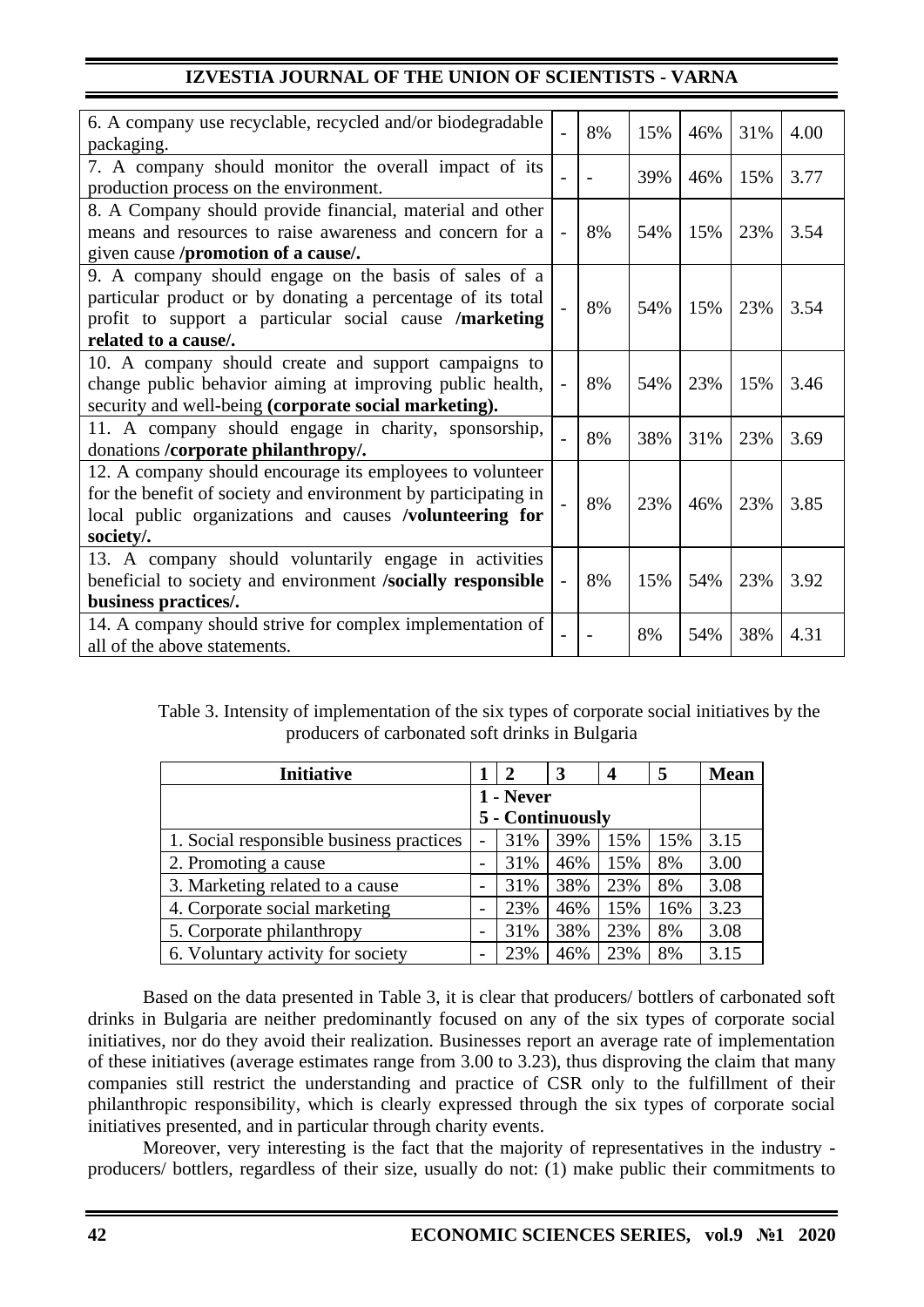# **ИЗВЕСТИЯ НА СЪЮЗА НА УЧЕНИТЕ – ВАРНА**

CSR or (2) prepare a social report to provide information on the fulfillment of their CSR commitments (Table 4).

| Company        | Number of brands of<br>carbonated soft drinks<br>available on the market | Practice for public<br>disclosure of corporate<br>engagement with CSR | Practice for preparing of<br>a social report with<br>information on the<br>fulfillment of the<br>commitments in the<br>field of CSR |
|----------------|--------------------------------------------------------------------------|-----------------------------------------------------------------------|-------------------------------------------------------------------------------------------------------------------------------------|
|                | 7                                                                        | yes                                                                   | yes                                                                                                                                 |
| $\overline{2}$ | $\overline{2}$                                                           | yes                                                                   | no                                                                                                                                  |
| 3              | 3                                                                        | yes                                                                   | no                                                                                                                                  |
| 4              | $\overline{2}$                                                           | yes                                                                   | yes                                                                                                                                 |
| 5              | 2                                                                        | yes                                                                   | yes                                                                                                                                 |
| 6              | $\overline{2}$                                                           | no                                                                    | no                                                                                                                                  |
| 7              | $\overline{2}$                                                           | no                                                                    | yes                                                                                                                                 |
| 8              | $\overline{2}$                                                           | yes                                                                   | yes                                                                                                                                 |
| 9              |                                                                          | no                                                                    | no                                                                                                                                  |
| 10             | 4                                                                        | no                                                                    | no                                                                                                                                  |
| 11             | 5                                                                        | no                                                                    | no                                                                                                                                  |
| 12             | 22                                                                       | no                                                                    | no                                                                                                                                  |
| 13             | 22                                                                       | no                                                                    | no                                                                                                                                  |

Table 4. Practices for disclosure and reporting the commitment of the producers/bottlers of carbonated soft drinks to CSR

The information presented leads to a categorical rejection the statement that for many companies the main reason to engage actively in CSR implementation activities is the positive effects that the communication of these activities has on the image and reputation of the company. The data show that CSR is not used as a tool to achieve PR goals. Moreover, the opposite tendency is even more noticed in practice – many companies deliberately omit to communicate their commitment to various causes and charity initiatives in order to avoid possible speculation on the motives and degree of perceived need for the exercise of corporate citizenship. Of course the lack of such practice has it negative aspects as well and that could be an object for further research.

### **Conclusion**

The data presented in this article unambiguously show that on the carbonated soft drinks market in Bulgaria, CSR is defined and manifested beyond the charity framework. Both producers and consumers on this market share that socially responsible is any company that strives to complete implementation of the economic, legal, ethical and philanthropic responsibility (the four levels of Carroll's pyramid) without prioritizing any particular of them.

Consumers recognize the involvement of companies in charity initiatives, sponsorship, donations and/or social causes as an element of their CSR engagement, but consider that the latter is predominantly associated with the production of high quality products, sustainable packaging and overall ethical behavior, aiming at protecting the interests of all interested persons, and environmental protection.

Producers/bottlers in turn are committed to the implementation of various corporate social responsibility initiatives including charity events, but are firmly convinced that compliance with the legislation in force and focus on sustainable production are what makes them true corporate citizens.